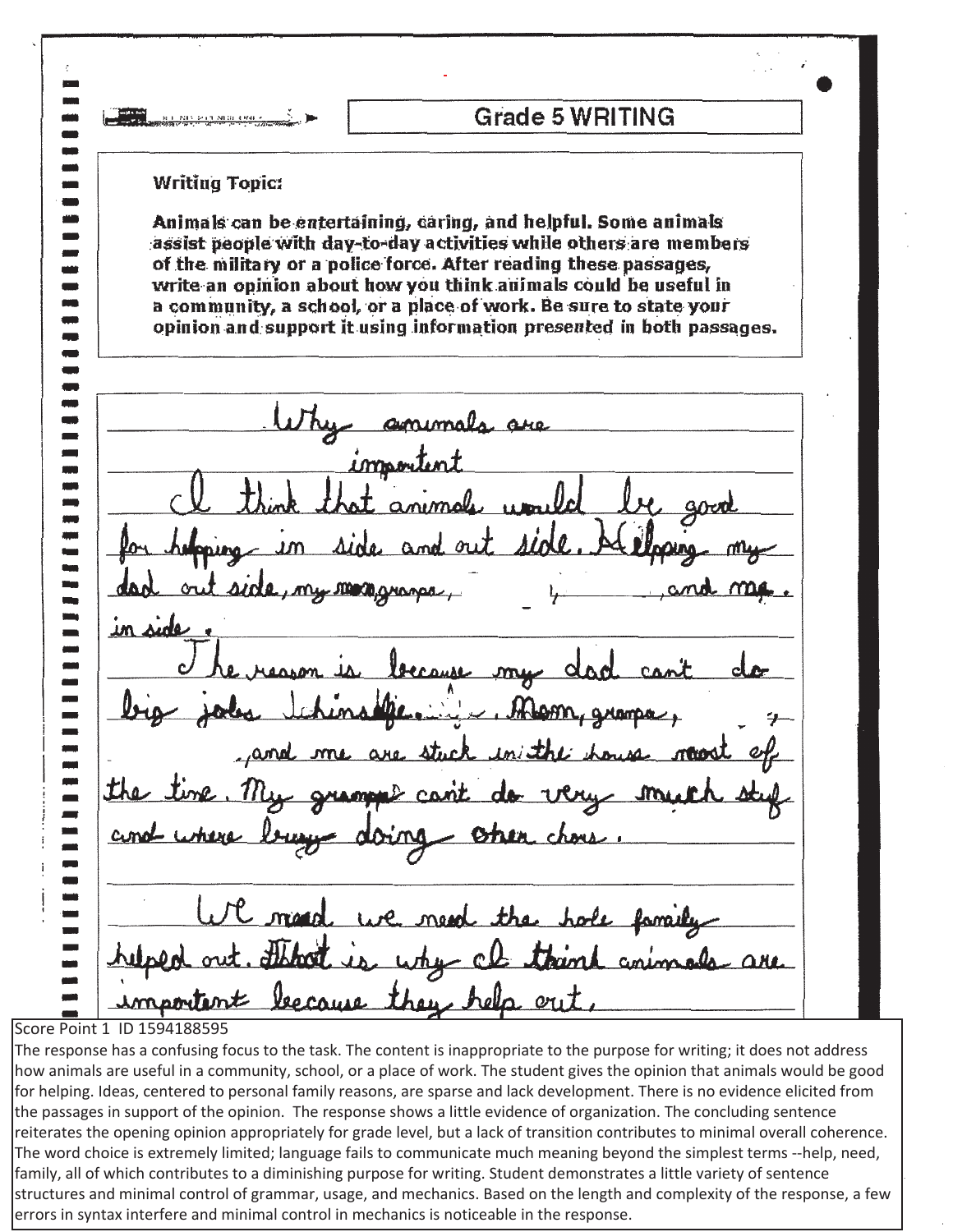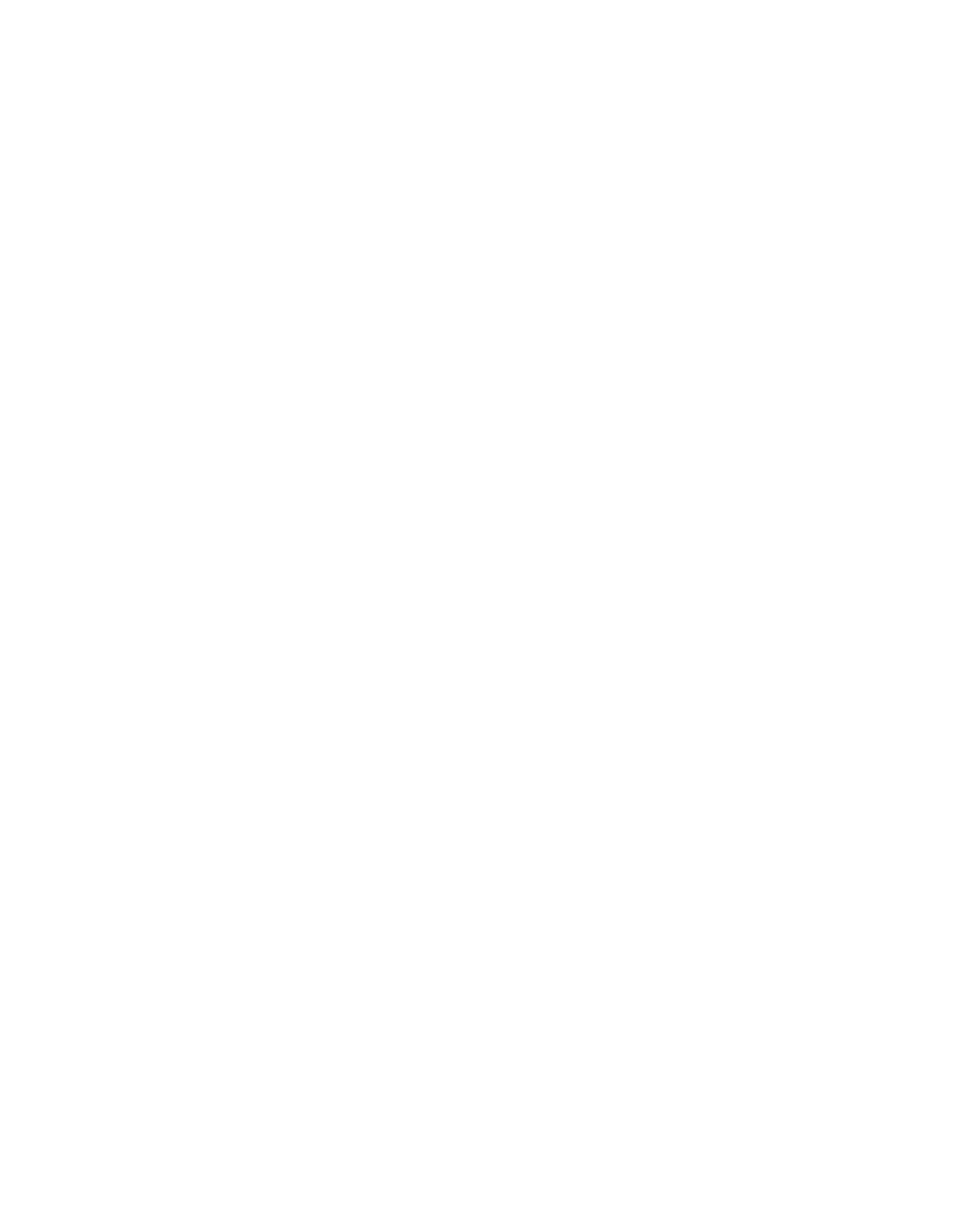Animals can be entertaining, caring, and helpful. Some animals assist people with day-to-day activities while others are members of the military or a police force. After reading these passages, write an opinion about how you think animals could be useful in a community, a school, or a place of work. Be sure to state your opinion and support it using information presented in both passages.

## **Grade 5 Opinion - 4**

In my opinion helpers are a great thing to have. Weather in schools, police and military forces, communities, or place of work. If we had helper dogs in schools across America they might be able to help warn when an introoder is in the building, or things of that sort.

Helpers in a community

I think its a great thing to have helpers in commissies, because helpers can patrol areas and help keep residencs safe. K-9S' are very helpful in communities. They can help keep the elderly safe in and out of there homes. They can help keep children safe while playing in there communitys. Miniature horses can also be useful in a commissy. They can let someone that might be weak and harve trouble standing but wieght on the horse for support.

Milirary and Police Force Helpers

In my opinion its awsome to have animals on diffrent forces today. Its amazing what animals can be trained to do. It is very sad that the military used to treat K-9 helpers like machines, but I am very glad that changed. It is very cool that the helpers are treated just like a regular oficer of the armed forces. It is also very cool that horse are apart of police forses across America today. K-9s are very important helpers in are police and milirary today. It is very important that we keep are helpers safe. K-9 Helpers at School

K-9 helpers are a very good helper to have around. It would be a very good thing to have helper dogs at school, because the could be like an alarm sistem. Maybe for when there is an introuder, Maybe a student has drugs or a gun. Also the could help out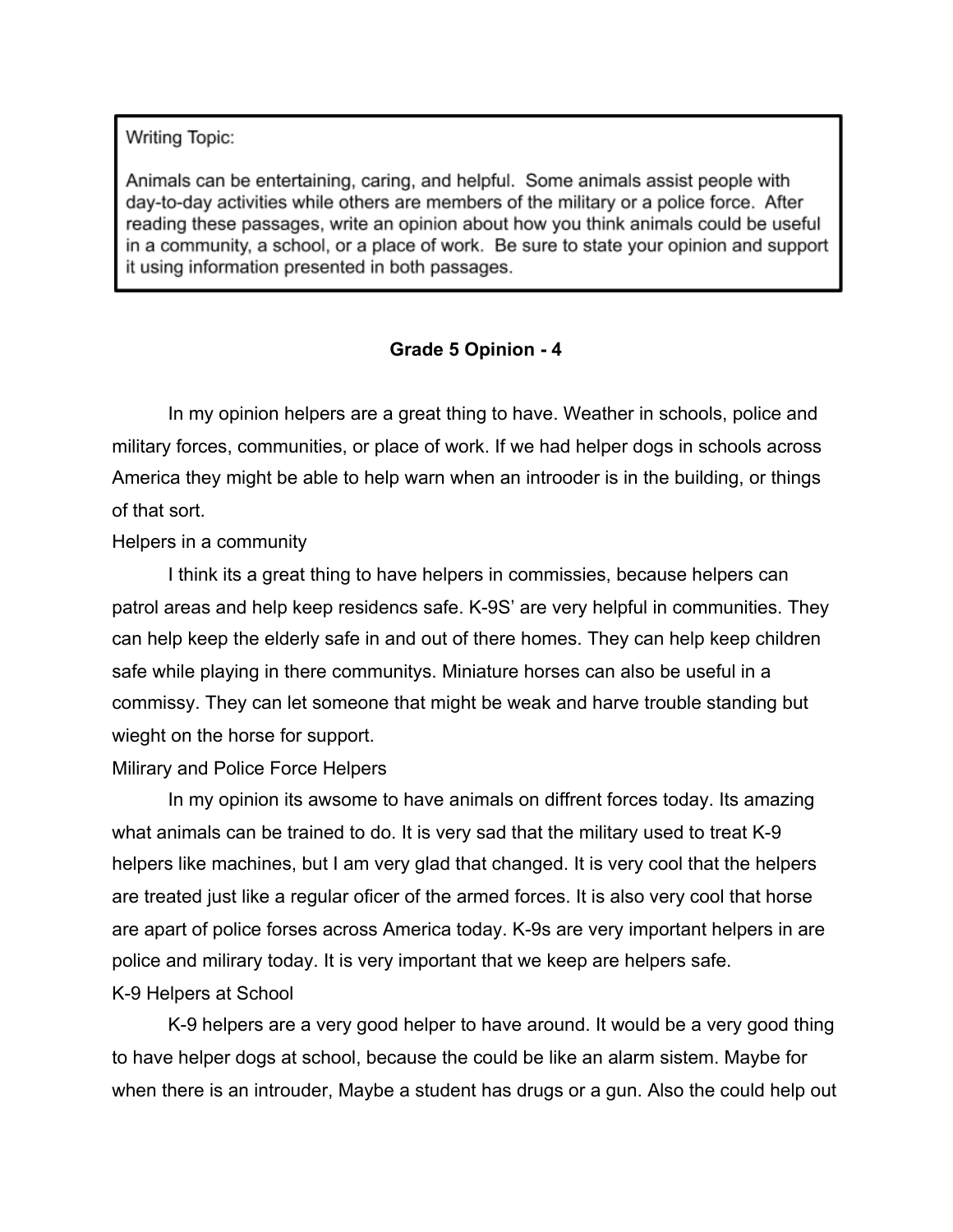on the playground to, maybe it could make sure there were not any tobaco uses, or things like that. K-9 helpers could maybe help walk kids home or make sure they go to the right place.

### Helpersat Work

Helpers at work would be a great thing- I think the ferret would be the best, because they are small. They could help warn the person if the were about to have a seizure; It could also warn other employies so they might could help that person.

With all that said all helpers are important. With out them the world might not be what it is today.

#### Score Point 4 ID: 1594359591

The response maintains a clear focus and ideas are fully developed. The opinion is clear and focused on how animals are useful in schools, by police or military forces, in communities, or places of work. Ideas are fully developed with the use of relevant text-based facts and examples about K-9s, miniature horses, and ferrets. The student clearly summarizes information and expresses an insightful perspective when commenting on key examples -- (help when an intruder is in the building, keep elderly and children safe, also warn other employees, world might not be what it is today). The introduction quickly establishes a positive opinion, and supporting evidence is strongly presented with effective sequencing and transition. Word choice conveys meaning; language is effective and connects to the audience with a positive tone supporting the importance of animal helpers. Varied sentence structure is mostly correct, but the writing demonstrates errors in usage (are/our, weather/whether, there/their) and mechanics; however, they do not overtly impeded with the overall purpose for writing.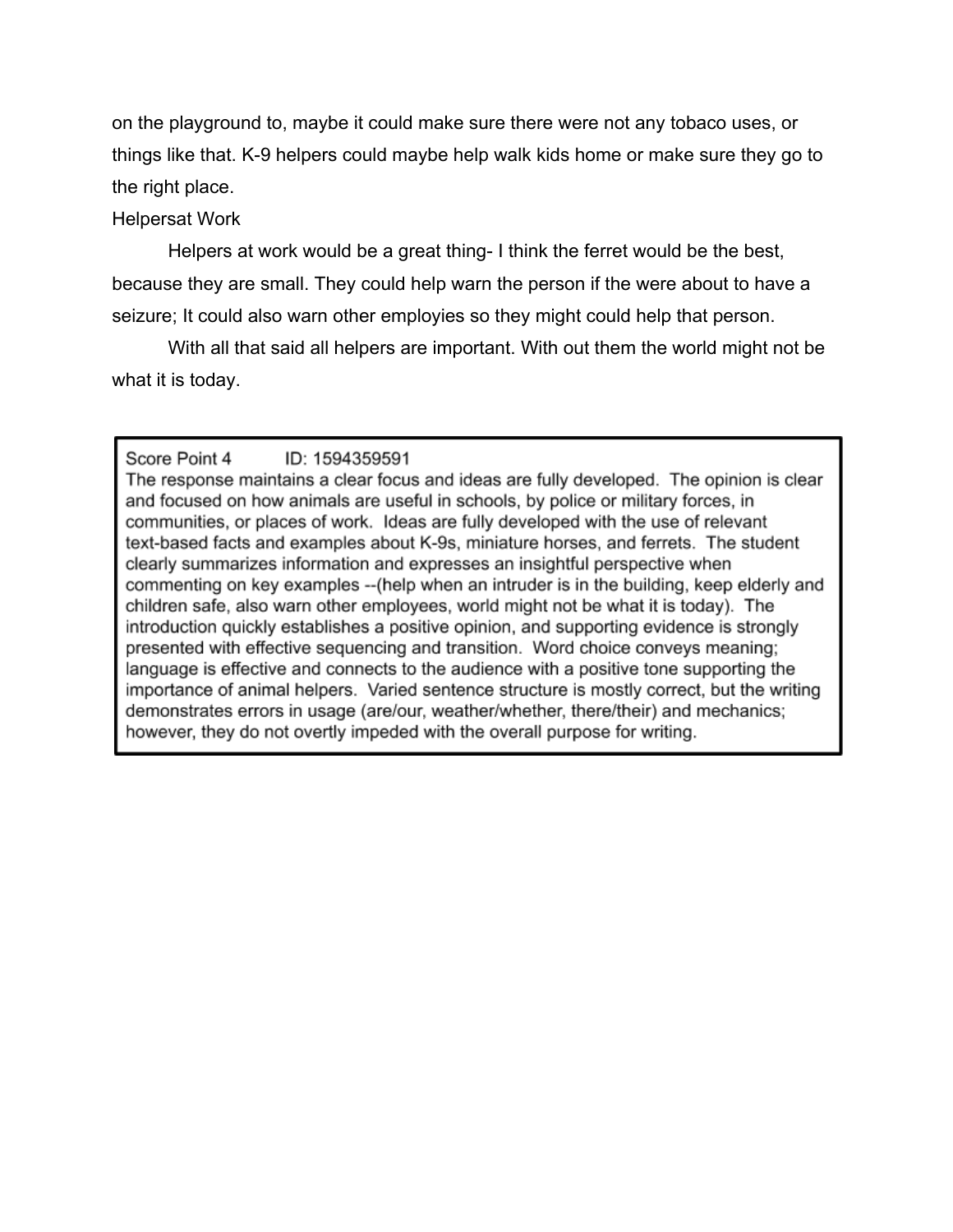Animals can be entertaining, caring, and helpful. Some animals assist people with day-to-day activities while others are members of the military or a police force. After reading these passages, write an opinion about how you think animals could be useful in a community, a school, or a place of work. Be sure to state your opinion and support it using information presented in both passages.

### **Grade 5 Opinion - 3**

I think animals are vary helpful. Their used in every day activities, Their also used in, the police, Navy, U.S. marines, and in other armed forces.

In the armed forces animals like dogs, and horses are used to send orders and ammunition to people on the first line. The dogs also help the Military find Osama bin ladin in 2011. A dog named Buster saved 17 men and helped defeat the Japanese. A horse named Reckless was in the Korean war delvering messages to soilders beond communication lines and was promoted to Sergeant by the U.S. Marines.

Animals are also used in the police force. Their used to find drugs. There also used to find people under debris or rocks from landslides or explosions. Horses are used to patrol the parks or wooded areas where cars can't go because there so big.

Animals are also good companions for people with disabilities. Farrets are good because the can sense when seizures are about to happen. They can warn their owner by making asound so the owner can take medicen or get to asafe place before it happens.

Their also used in every day activities They can be used to play with kids out side or just to sit down and relaxe. So I do think animals are varey helpful. They can do stuff that people can't do.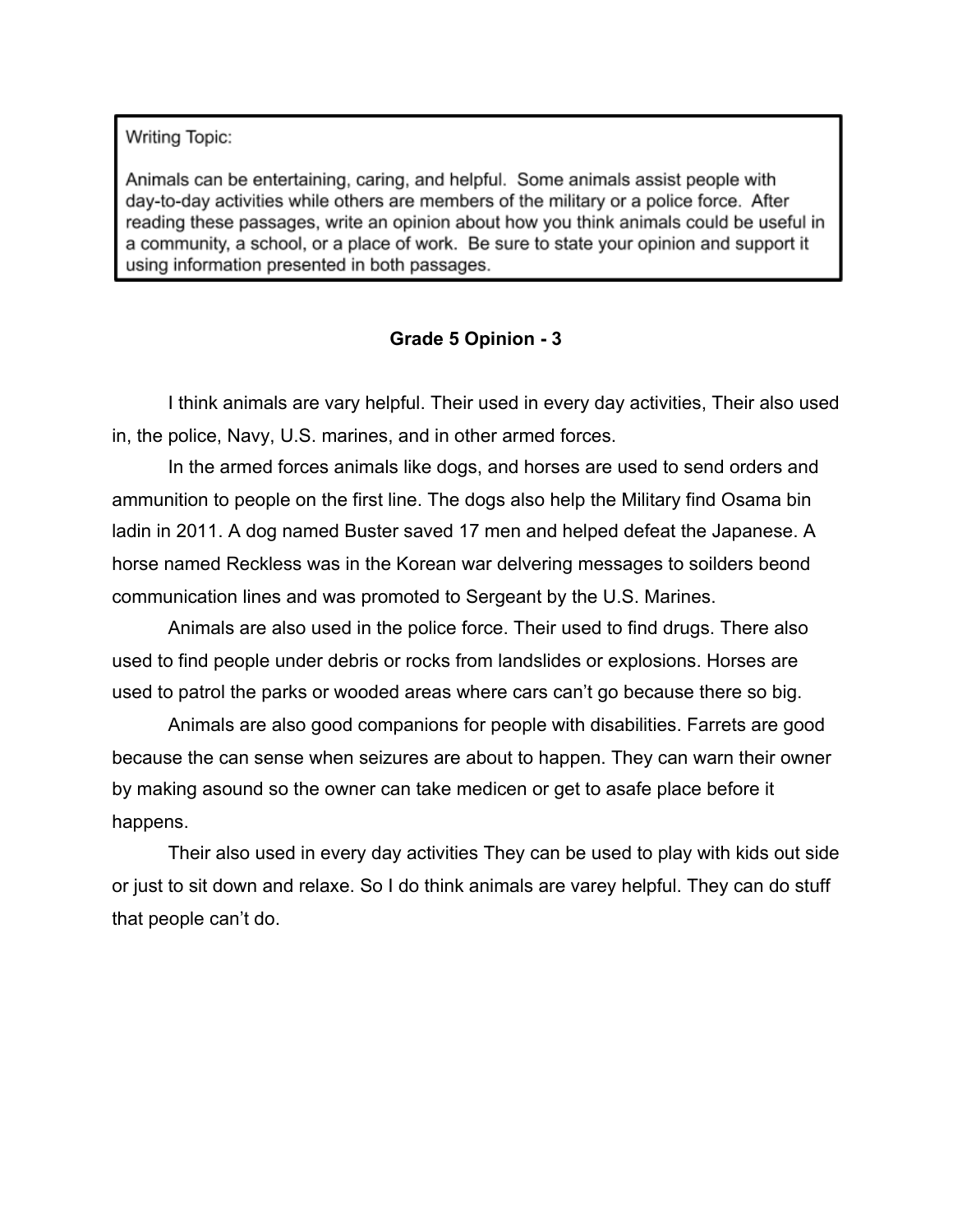Score Point 3 ID: 1594323733

The student addresses the prompt and has developed three ways that animals can be helpful: military use, police force, and every day in the community for disabled individuals. Evidence is adequately selected from both passages to support the writer's ideas. Ideas are somewhat developed as the opportunity to elaborate on the important work performed by animals would further connect to the task. For example, there is a lack of the heroic details associated with Buster and Reckless's actions during their service. The introduction and conclusion are appropriate and succinctly give the opinion. The response is logically sequenced, and a general coherence is found with limited transitions. Word choice is general and appropriate. Sentence structure is correct, and the writing demonstrates adequate control of grammar, usage (their/there/they are), and mechanics; minor errors are noticeable but do not affect readability.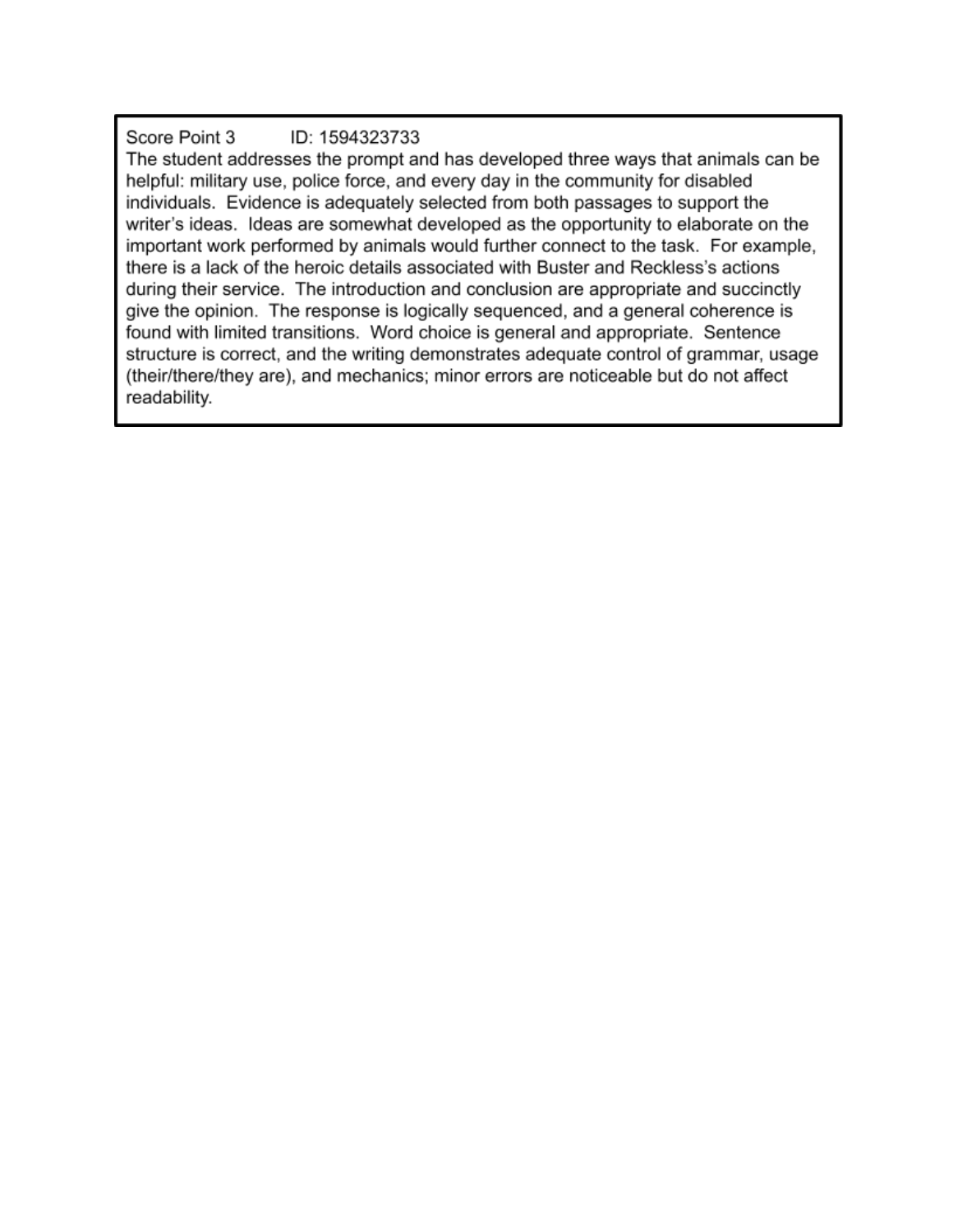Animals can be entertaining, caring, and helpful. Some animals assist people with day-to-day activities while others are members of the military or a police force. After reading these passages, write an opinion about how you think animals could be useful in a community, a school, or a place of work. Be sure to state your opinion and support it using information presented in both passages.

# **Grade 5 Opinion - 2**

People around the world use animals for diffrent things. The police force and milltary use them and [illegible] people use them. I think there are plenty things a dog or horse can do in a community, school, or place of work.

You can use a dog in a community to help the blind or ill. Or a dog can keep kids safe at school when their coming or leaving school or at resusse. You can use dogs at a place of work like police force or military. So over all animals are very useful they are not just here to be entertaining, they are also sweet caring and helpful. I think everybody should have an animal so you can look after each other.

So there you go you have my opinion about a animals. I think animals are just not fun, but they help us so very much. From military to helping the ill or blind. Dogs and other animals are life savers. Animals are lifesavers because, Buster saved seventeens men in his actions

Score Point 2 ID: 1593029629

Content is inconsistent for the taks. The writing has an unclear focus; it begins with an opinion on dogs and the examples are minimally developed --examples of where a dog may be used are listed (community, school, police, or military) but little detail is given to how they are useful helpers (ill and blind). The response demonstrates weak unity and coherence; introduction and conclusion (unclear attempt with a statement about Buster) are ineffective; there is an attempt at a little sequencing; and transitions are present but simplistic (Or and So.) Word choice lacks precision and variety; language is simplistic and conveys a basic meaning: "I think animals are just not fun, but they help us so very much." There is limited variety of structures, with most sentences taking repetitive forms (You can, I think, and So there). Limited control of grammar, usage, amd mechanics is demonstrated with errors in usage and mechanics being most prevalent.